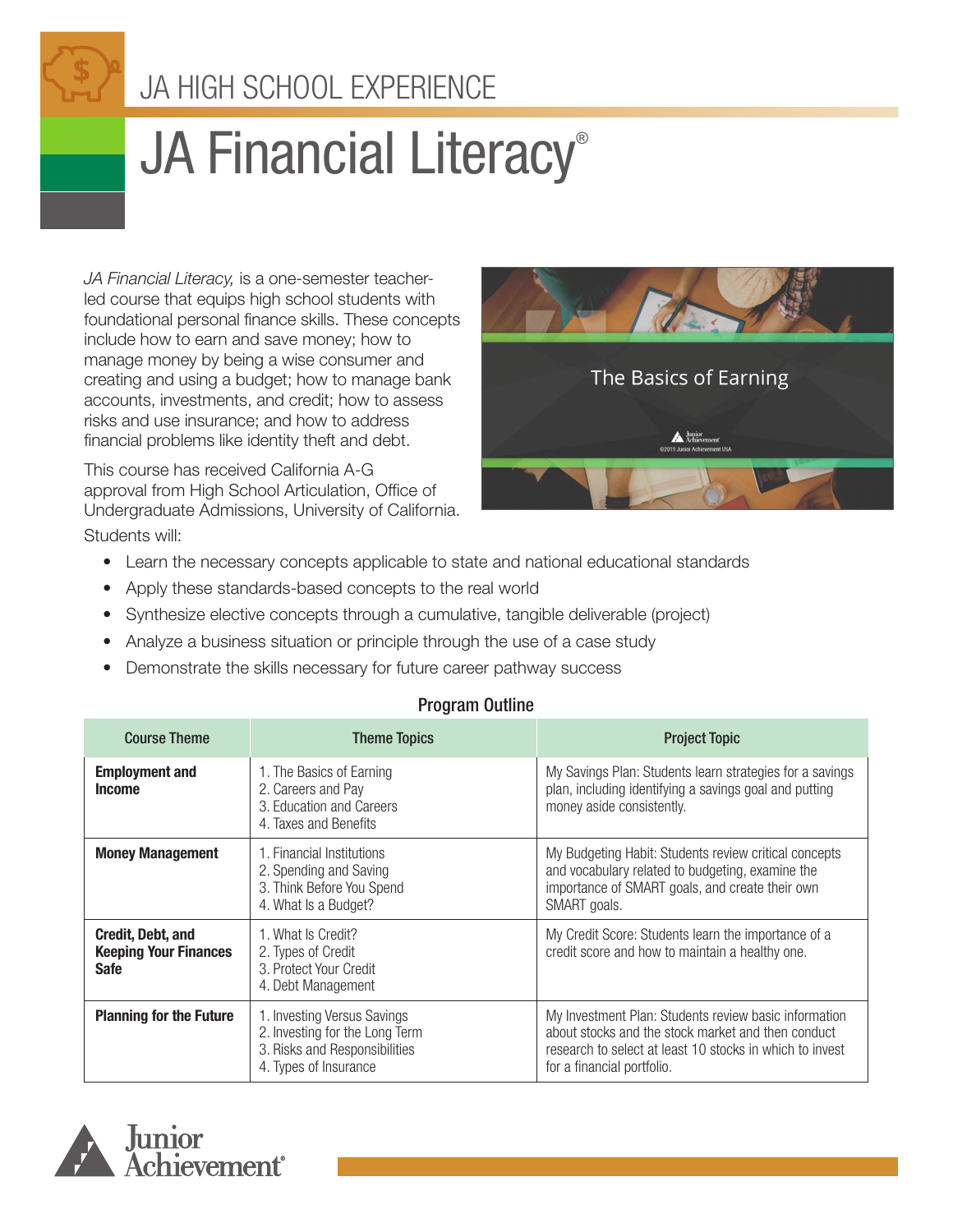For the guiding national standards that are presented below, the legend for reference is as follows: CCTC—Common Career Technical Core; NBEA PF—National Business Education Association Standards for Personal Finance.

| <b>Session</b>                        | <b>Session Description</b>                                                                                                                                                                                                                                                                                                                                                                                                                                                                                      | <b>Guiding Standards</b>                                                                                                                                                                                                                                                                                                                                                                                    | <b>Student Learning Activities</b>                                                                                                                                                                                                                                                                                                                                                                                                                                                                                           |
|---------------------------------------|-----------------------------------------------------------------------------------------------------------------------------------------------------------------------------------------------------------------------------------------------------------------------------------------------------------------------------------------------------------------------------------------------------------------------------------------------------------------------------------------------------------------|-------------------------------------------------------------------------------------------------------------------------------------------------------------------------------------------------------------------------------------------------------------------------------------------------------------------------------------------------------------------------------------------------------------|------------------------------------------------------------------------------------------------------------------------------------------------------------------------------------------------------------------------------------------------------------------------------------------------------------------------------------------------------------------------------------------------------------------------------------------------------------------------------------------------------------------------------|
| 1: The Basics<br>of Earning           | Income is money that an<br>individual earns by working,<br>making investments, and<br>providing goods and services.<br>Money functions as a medium of<br>exchange, a unit of account, and<br>a store of value. Any item used<br>as money takes on those three<br>essential functions.                                                                                                                                                                                                                           | • CTCC-FN 9.1: Discuss the<br>fundamental principles of money.<br>• NBEA PF I: Use a rational decision-<br>making process as it applies to<br>the roles of citizens, workers, and<br>consumers.<br>• NBEA PF II: Identify various forms<br>of income and analyze factors<br>that affect income as a part of the<br>career decision-making process.                                                          | 1. Describe the functions of money.<br>2. Evaluate personal requirements for<br>income.<br>3. Analyze how and where to earn money.<br>4. Design a brochure with possibilities for<br>earning.                                                                                                                                                                                                                                                                                                                                |
| 2: Careers<br>and Pay                 | Individuals who set realistic<br>financial goals are in more<br>control of their money than those<br>who do not. Although goals<br>are set for short- and long-<br>term periods, it is important to<br>regularly track the progress of<br>each goal.                                                                                                                                                                                                                                                            | • CTCC-BM 3.2: Develop personal<br>traits and behaviors to foster<br>career advancement.<br>• NBEA PF II: Identify various forms<br>of income and analyze factors<br>that affect income as a part of the<br>career decision-making process.                                                                                                                                                                 | 1. Analyze and prioritize personal financial<br>goals (current, 10-year, 25-year).<br>2. Explain the relationship between finances,<br>career choices, and personal financial<br>goals.<br>3. Identify career fields or options of<br>interest that will lead to financial goals.                                                                                                                                                                                                                                            |
| 3: Education<br>and<br><b>Careers</b> | An investment in a career<br>requires time, money, and<br>resources that can open doors<br>to opportunities. Studies show<br>that employees with more<br>than a high school education<br>earn significantly more money<br>throughout their lifetime than<br>those without. The emphasis<br>in this session is that the more<br>education you have, the higher<br>quality of life you will have.                                                                                                                 | • CTCC-BM 3.4: Utilize career-<br>advancement activities to enhance<br>professional development.<br>• NBEA CD I: Apply knowledge<br>gained through individual<br>assessment to develop a<br>comprehensive set of goals and<br>an individual career plan.<br>• NBEA PF II: Identify various forms<br>of income and analyze factors<br>that affect income as a part of the<br>career decision-making process. | 1. Examine the cost of college.<br>2. Evaluate the costs and/or benefits of<br>post-secondary education (trade school,<br>apprenticeships, etc.).<br>3. Compare and contrast the costs and<br>benefits of various post-secondary<br>educational options.<br>4. Evaluate personal decisions relating<br>to career choice and education<br>requirements and plans.<br>5. Assess personal skills, abilities, and<br>aptitudes and personal strengths and<br>weaknesses as they relate to career<br>exploration and development. |
| 4: Taxes and<br><b>Benefits</b>       | Taxes are collected by<br>governments to pay for many<br>public services such as highways,<br>schools, police, and fire protection.<br>The main goal of taxation is to<br>provide revenue for a government<br>to pay its bills. The two taxes most<br>people pay are federal and state<br>income taxes. Federal income<br>tax goes to the U.S. government,<br>and state income tax is paid to<br>the state government. Income<br>may also be offset by tax-free<br>benefit packages provided by an<br>employer. | • CTCC-FN-ACT 2.7: Complete<br>payroll procedures to calculate,<br>record, and distribute payroll<br>earnings.<br>• NBEA PF II: Identify various forms<br>of income and analyze factors that<br>affect income as a part of the career<br>decision-making process.                                                                                                                                           | 1. Identify the difference between gross pay<br>and net pay.<br>2. Define taxes and explain their purpose<br>and impact on income.<br>3. Demonstrate an understanding of various<br>taxes such as FICA and Medicare.<br>4. Calculate net monthly income.<br>5. Recognize employee benefits and apply<br>knowledge to job opportunities.                                                                                                                                                                                      |

#### Theme 1: Employment and Income

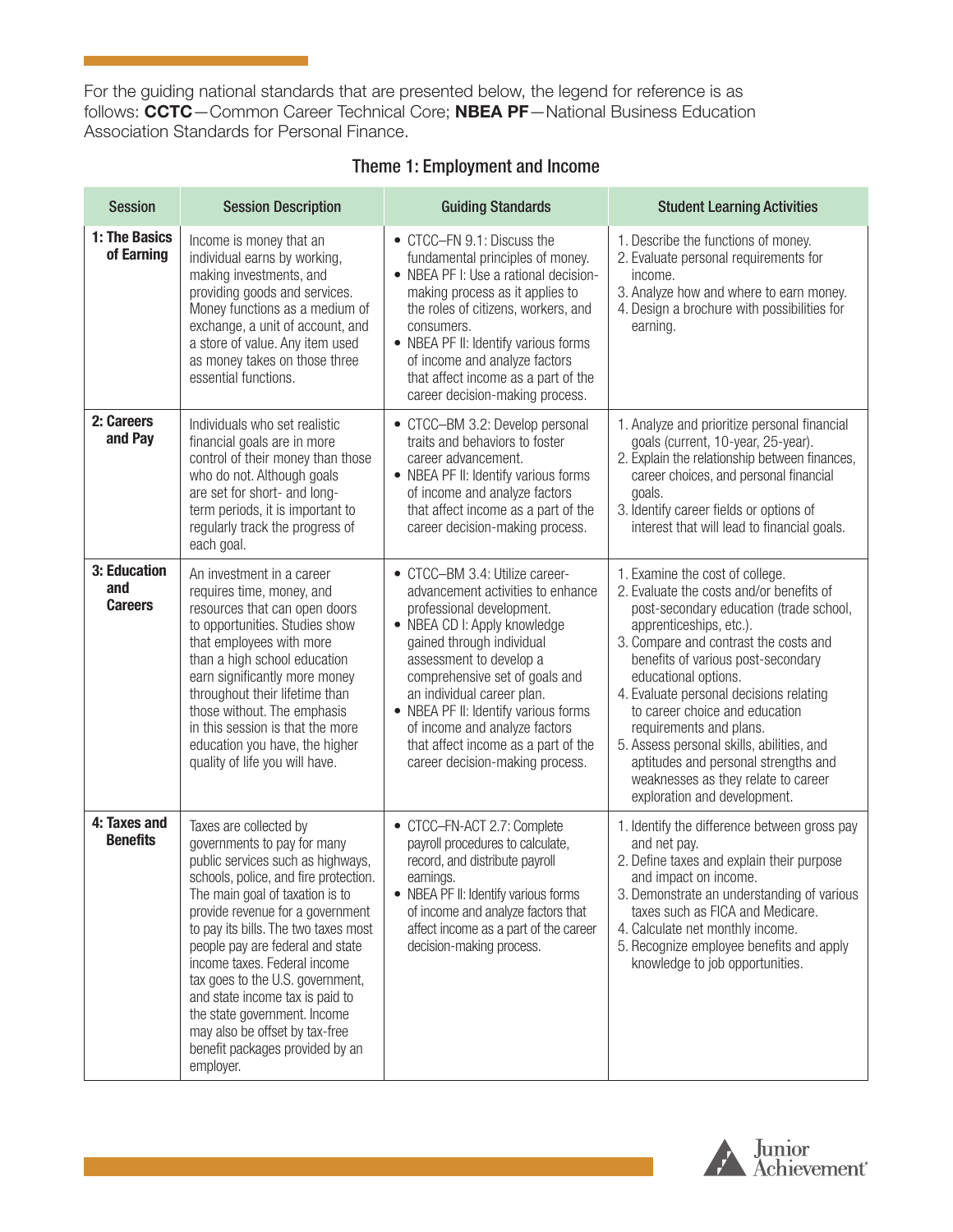### Theme 2: Money Management

| <b>Session</b>                                | <b>Session Description</b>                                                                                                                                                                                                                                                                                                     | <b>Guiding Standards</b>                                                                                                                                                                                                                                                                         | <b>Student Learning Activities</b>                                                                                                                                                                                                     |
|-----------------------------------------------|--------------------------------------------------------------------------------------------------------------------------------------------------------------------------------------------------------------------------------------------------------------------------------------------------------------------------------|--------------------------------------------------------------------------------------------------------------------------------------------------------------------------------------------------------------------------------------------------------------------------------------------------|----------------------------------------------------------------------------------------------------------------------------------------------------------------------------------------------------------------------------------------|
| 1: Financial<br><b>Institutions</b>           | Consumers use financial<br>institutions to help them save<br>and complete transactions safely,<br>quickly, and conveniently and<br>to hold and transfer money in<br>different ways-all while being<br>insured and safe from theft. It<br>is important, therefore, to find a<br>financial institution that meets<br>your needs. | • CTCC-FN 9.6: Manage financial<br>resources to ensure solvency.<br>• NBEA PF VI: Evaluate services provided<br>by financial deposit institutions to<br>transfer funds.<br>• NBEA PF V: Apply a decision-making<br>model to maximize consumer<br>satisfaction when buying goods and<br>services. | 1. Compare financial institutions<br>and the types of accounts and<br>services they provide.<br>2. Investigate the use of different<br>payment methods.                                                                                |
| 2: Spending<br>and Saving                     | Many competing claims are<br>made on a person's money that<br>impede the ability to save. By<br>prioritizing saving, consumers<br>will be able to achieve short-and<br>long-term goals and set aside<br>money for emergencies and the<br>future.                                                                               | • CTCC-FN 9.6: Manage financial<br>resources to ensure solvency.<br>• NBEA PF III: Develop and evaluate a<br>spending/savings plan.<br>• NBEA PF IV: Evaluate savings and<br>investment options to meet short-and<br>long-term goals.                                                            | 1. Recognize the importance of<br>paying yourself first.<br>2. Identify the opportunity costs of<br>savings.<br>3. Compare simple and compound<br>interest and their impact on<br>savings, including the Rule of 72.                   |
| 3: Think<br><b>Before You</b><br><b>Spend</b> | Every individual is responsible<br>for keeping track of his or her<br>own money. Using a transaction<br>register and careful consumer<br>practices and staying informed<br>all help in maintaining a positive<br>cash flow and increasing net<br>worth.                                                                        | • CTCC-FN 9.6: Manage financial<br>resources to ensure solvency.<br>• NBEA PF VI: Evaluate services provided<br>by financial deposit institutions to<br>transfer funds.<br>• NBEA PF V: Apply a decision-making<br>model to maximize consumer<br>satisfaction when buying goods and<br>services. | 1. Record purchases in a<br>transaction register.<br>2. Determine which practices<br>demonstrate careful consumer<br>skills.<br>3. Apply consumer skills to<br>spending and saving decisions.                                          |
| 4: What Is a<br><b>Budget?</b>                | Examining and monitoring cash<br>flow is an ongoing and critical<br>step in the budgeting process.<br>Having and using a budget, and<br>knowing the types of categories<br>in a budget, helps people<br>maintain positive cash flow.                                                                                           | • CCTC-FN 12.4: Utilize financial<br>information technology tools.<br>• NBEA PF III: Develop and evaluate a<br>spending/savings plan.                                                                                                                                                            | 1. Explain cash flow.<br>2. Follow a step-by-step guide for<br>creating a budget.<br>3. Identify a short-term financial<br>goal.<br>4. Arrange income, fixed expenses,<br>and variable expenses in<br>appropriate columns to be equal. |

# Theme 3: Credit, Debt, and Keeping Your Finances Safe

| <b>Session</b>        | <b>Session Description</b>                                                                                                                                                                                                                                                                                | <b>Guiding Standards</b>                                                                                                                                                                                    | <b>Student Learning Activities</b>                                                                                                                                                                   |
|-----------------------|-----------------------------------------------------------------------------------------------------------------------------------------------------------------------------------------------------------------------------------------------------------------------------------------------------------|-------------------------------------------------------------------------------------------------------------------------------------------------------------------------------------------------------------|------------------------------------------------------------------------------------------------------------------------------------------------------------------------------------------------------|
| 1: What Is<br>Credit? | Credit is the amount of money<br>a borrower receives and agrees<br>to pay back with interest to the<br>lender. The lender relies on a<br>report of the borrower's credit<br>history to determine whether to<br>extend a loan. The report includes<br>a record of the borrower's ability<br>to repay debt. | $\bullet$ CTCC-FN 9.1: Discuss the<br>fundamental principles of money.<br>• NBEA PF VII: Analyze factors that affect<br>the choice of credit, the cost of credit,<br>and the legal aspects of using credit. | 1. Explain the concept of credit.<br>2. Distinguish the pros and cons<br>of credit.<br>3. Develop techniques for building<br>a strong credit history.<br>4. Summarize major consumer<br>credit laws. |

*(continued)*

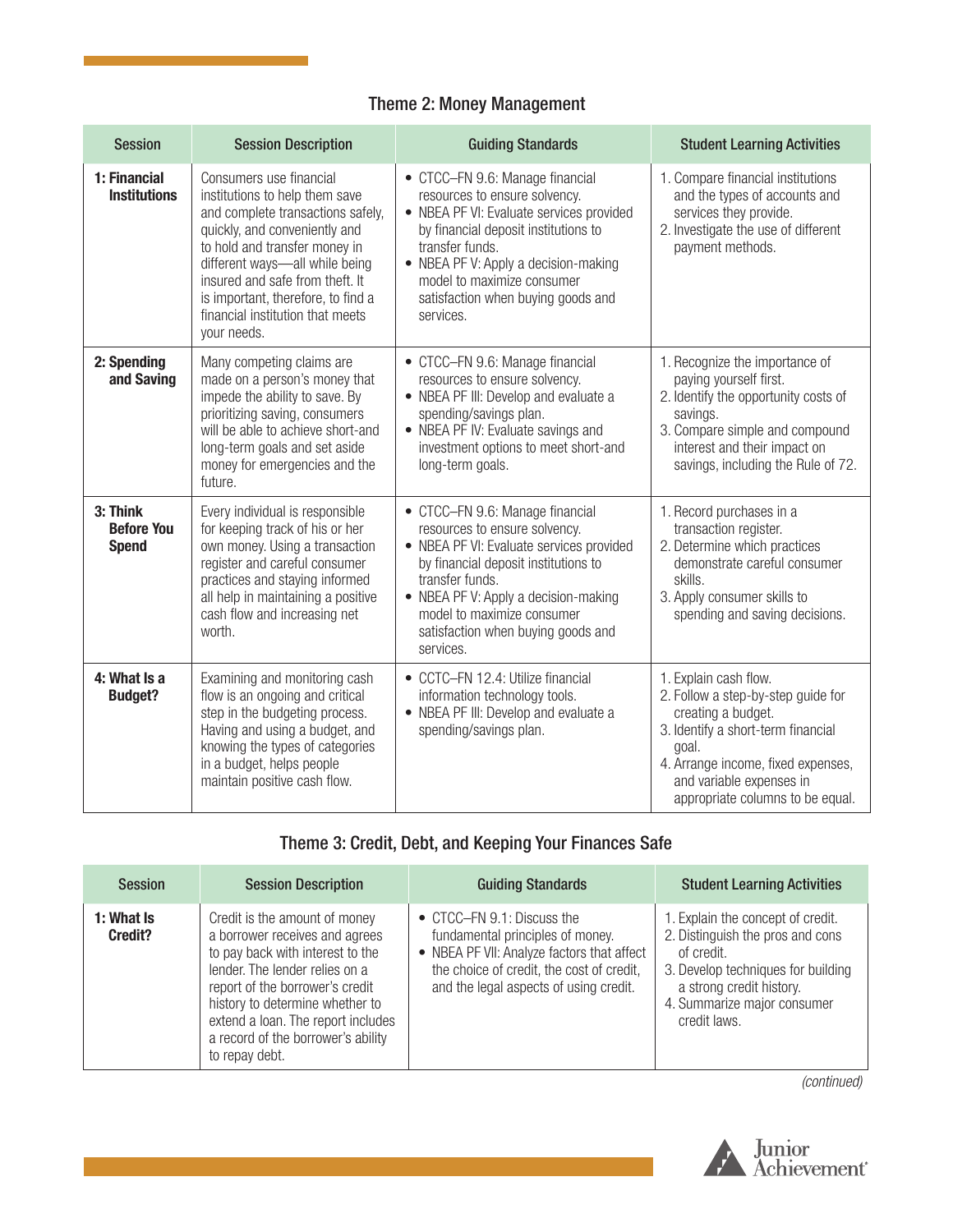| Theme 3: Credit, Debt, and Keeping Your Finances Safe |  |  |
|-------------------------------------------------------|--|--|
|-------------------------------------------------------|--|--|

| <b>Session</b>                   | <b>Session Description</b>                                                                                                                                                                                                                                                                                                                                                                                                                                                              | <b>Guiding Standards</b>                                                                                                                                                                                                                                                                                                       | <b>Student Learning Activities</b>                                                                                                                                                                                                                                                                                                                 |
|----------------------------------|-----------------------------------------------------------------------------------------------------------------------------------------------------------------------------------------------------------------------------------------------------------------------------------------------------------------------------------------------------------------------------------------------------------------------------------------------------------------------------------------|--------------------------------------------------------------------------------------------------------------------------------------------------------------------------------------------------------------------------------------------------------------------------------------------------------------------------------|----------------------------------------------------------------------------------------------------------------------------------------------------------------------------------------------------------------------------------------------------------------------------------------------------------------------------------------------------|
| 2: Types of<br><b>Credit</b>     | Building a strong credit history<br>requires using credit wisely. Credit<br>cards, loans, and nontraditional<br>credit options, such as rent-to-<br>own plans and payday loans, are<br>expensive ways to manage money.<br>Often the results of poor credit<br>choices will require debt<br>management plans and credit<br>counseling.                                                                                                                                                   | • CTCC-FN 9.5: Obtain business credit<br>and control its use.<br>• NBEA PF VII: Analyze factors that affect<br>the choice of credit, the cost of credit,<br>and the legal aspects of using credit.<br>• NBEA PF VIII: Analyze choices available<br>to consumers for protection against<br>risk and financial loss.             | 1. Explain the types and sources<br>of credit.<br>2. Compute interest amounts on<br>a loan.<br>3. Develop an action plan for fixing<br>bad credit.                                                                                                                                                                                                 |
| 3: Protect Your<br><b>Credit</b> | Lenders evaluate a person's credit<br>worthiness based on the Five<br>C's-capacity, capital, conditions,<br>collateral, and character-as<br>well as the person's credit report<br>and credit score. Maintaining<br>good credit is pivotal in acquiring<br>future credit. Consumers need to<br>monitor their credit accounts and<br>reports and keep their personal<br>and financial information safe to<br>maintain their good credit.                                                  | • CCTC-FN 9.5: Obtain business credit<br>and control its use.<br>• NBEA PF VII: Analyze factors that affect<br>the choice of credit, the cost of credit,<br>and the legal aspects of using credit.<br>• NBEA PF VIII: Analyze choices available<br>to consumers for protection against<br>risk and financial loss.             | 1. Explain the impact credit scores<br>and credit reports have on<br>obtaining credit.<br>2. Evaluate the process of the Five<br>C's of credit.<br>3. Explain what a credit score<br>indicates and how it affects a<br>person's financial history.<br>4. Identify strategies for protecting<br>personal financial information<br>and resources.    |
| 4: Debt<br><b>Management</b>     | Repaying debt is a legal and<br>ethical matter. People who run into<br>financial trouble can often improve<br>their financial situation with<br>some effort. When consumers<br>are not able to manage debt on<br>their own, they can work with a<br>credit counselor to develop a debt<br>management plan. Bankruptcy<br>is a legal action used to remove<br>the debts of businesses and<br>individuals who are unable to pay<br>their bills, but it has severe credit<br>consequences. | • CTCC-FN-BNK 1.2: Describe<br>regulations governing banking<br>services.<br>• NBEA PF VII: Analyze factors that affect<br>the choice of credit, the cost of credit,<br>and the legal aspects of using credit.<br>• NBEA PF VIII: Analyze choices available<br>to consumers for protection against<br>risk and financial loss. | 1. Compare and contrast debt<br>management plans.<br>2. Examine two types of<br>bankruptcy: Chapter 7 and<br>Chapter 13.<br>3. Explain why bankruptcy might<br>not be the best choice in a given<br>situation.<br>4. Interpret complex data and<br>analyze the services of DMP<br>agencies and whether to file<br>bankruptcy in a given situation. |